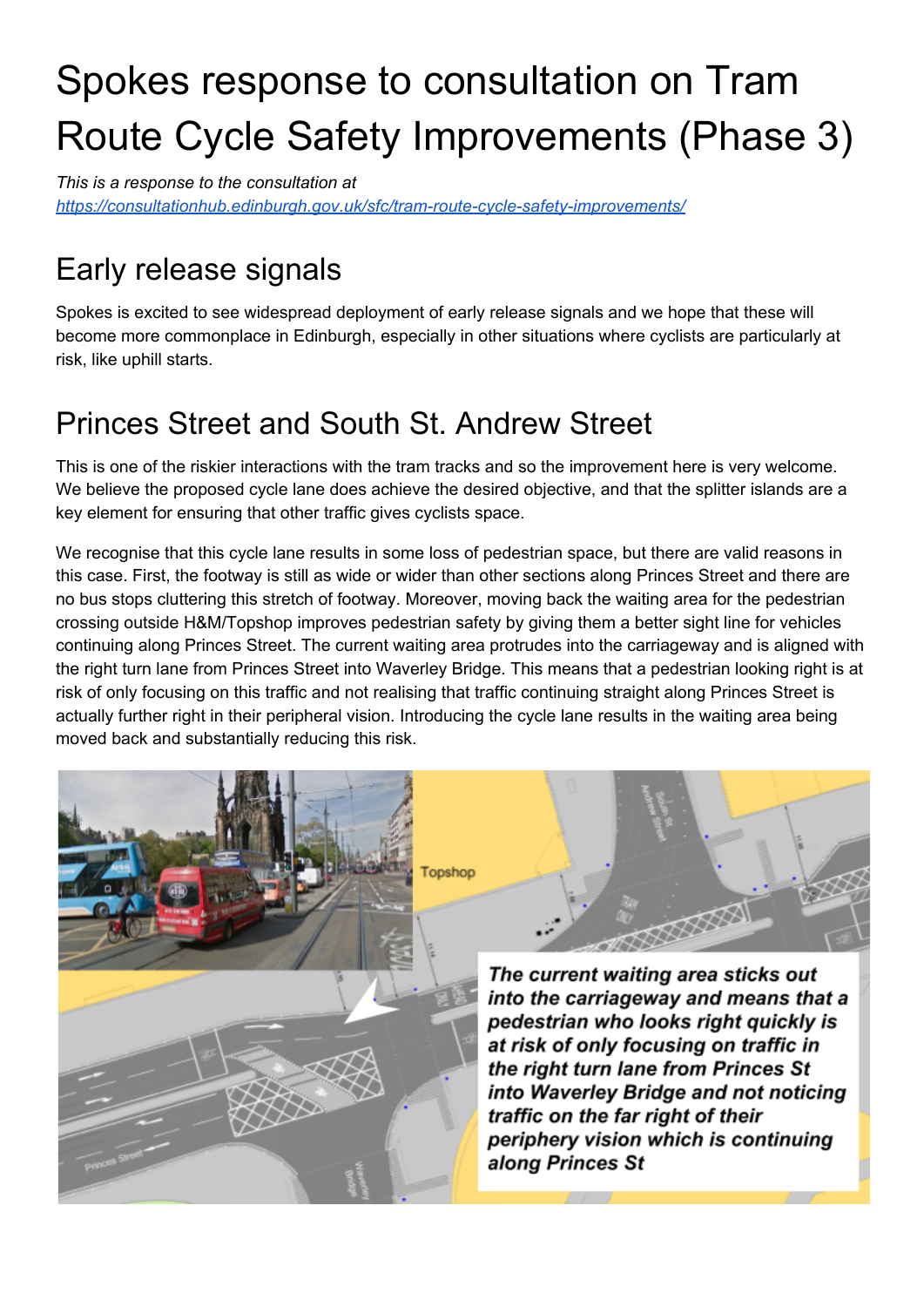With regard to the cycle lane itself, we're concerned that the cycle lane ends abruptly at the point where cyclists are trying to head straight on and buses are trying to cross their path to get to the bus stops. This conflict point is worse than it was before as the new cycle lane means cyclists are out the flow of traffic rather than in amongst it. We ask that you extend the cycle lane a little further east to help encourage buses to give priority to cyclists. We realise that extending the lane all the way to the East End junction is out-of-scope for this project (though it would be welcome in future), but even extending the lane a few more metres to the start of the bus stops would make a big difference.



#### Princes Street and South Charlotte Street

Reconfiguring this island is a small but nonetheless helpful improvement and we're pleased to see this.

It remains disappointing though that, on the other side of the road where Princes Street meets the West End junction, there is still no advance stop line for cyclists. This is a scary place to ride as there are 3 lanes of traffic. Additionally, the signalling is such that traffic can be queued in the right lane waiting to continue onto Shandwick Place and so cyclists may use the left lanes to undertake the queued traffic (and avoid the tram lines), only to get to the front of the queue and discover there is no ASL to take refuge in and they're stuck in the middle lane with traffic approaching from behind and nowhere to go.

We understand that there are complications with installing an ASL here due to tram signalling equipment, but we can't stress enough how helpful an ASL here would be. We hope that you'll reconsider this in Phase 4, or otherwise reconfigure the West End junction to make it safer for cyclists.